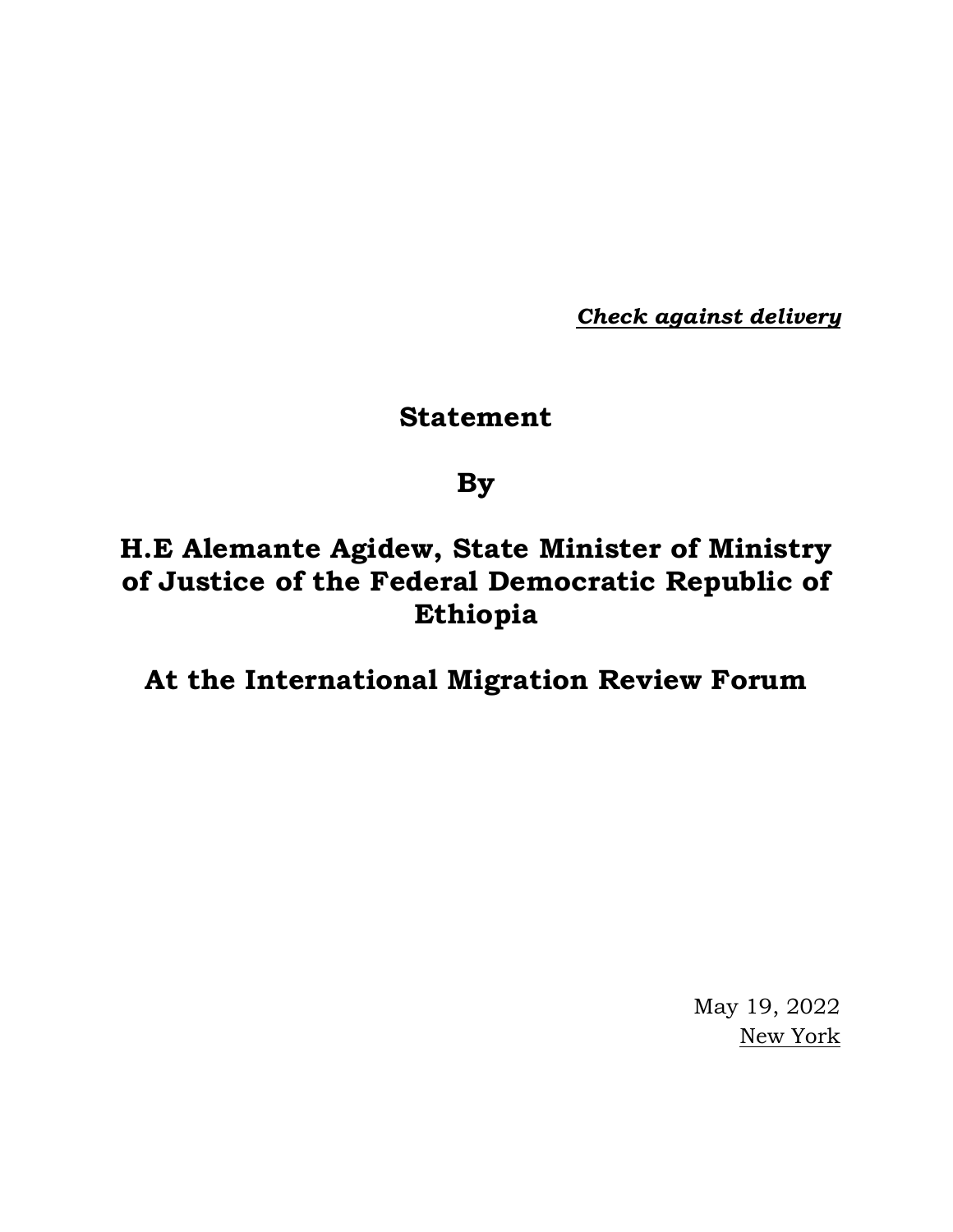# **Mr. President, Excellencies, Distinguished delegates, Ladies and Gentlemen,**

It is a great honor for me to address this august Assembly on this important occasion to deliberate on one of the most pressing issues of our time.

The Global Compact for Safe, Orderly and Regular Migration, which we have adopted a little over three years ago, remains our guiding framework to manage the international movement of people.

As we stride with our firm commitment to implement the Compact, and all the 23 objectives, our journey thus far has not been without challenges. It is obvious that the Covid19 pandemic and its impacts have impeded our progress in all fronts, and, at the same time, reminded us all that we are left with no option but to expedite the implementation of the Compact if we are to effectively and timely address the challenges surrounding migrants.

Migrants played a key role in the response to the covid19 pandemic and ensuring continuity of business even in the most dangerous phase of the pandemic.

Regardless of their contributions, regrettably migrant have also been forced into involuntary return, which further exposed them, among many other challenges, to health risks.

2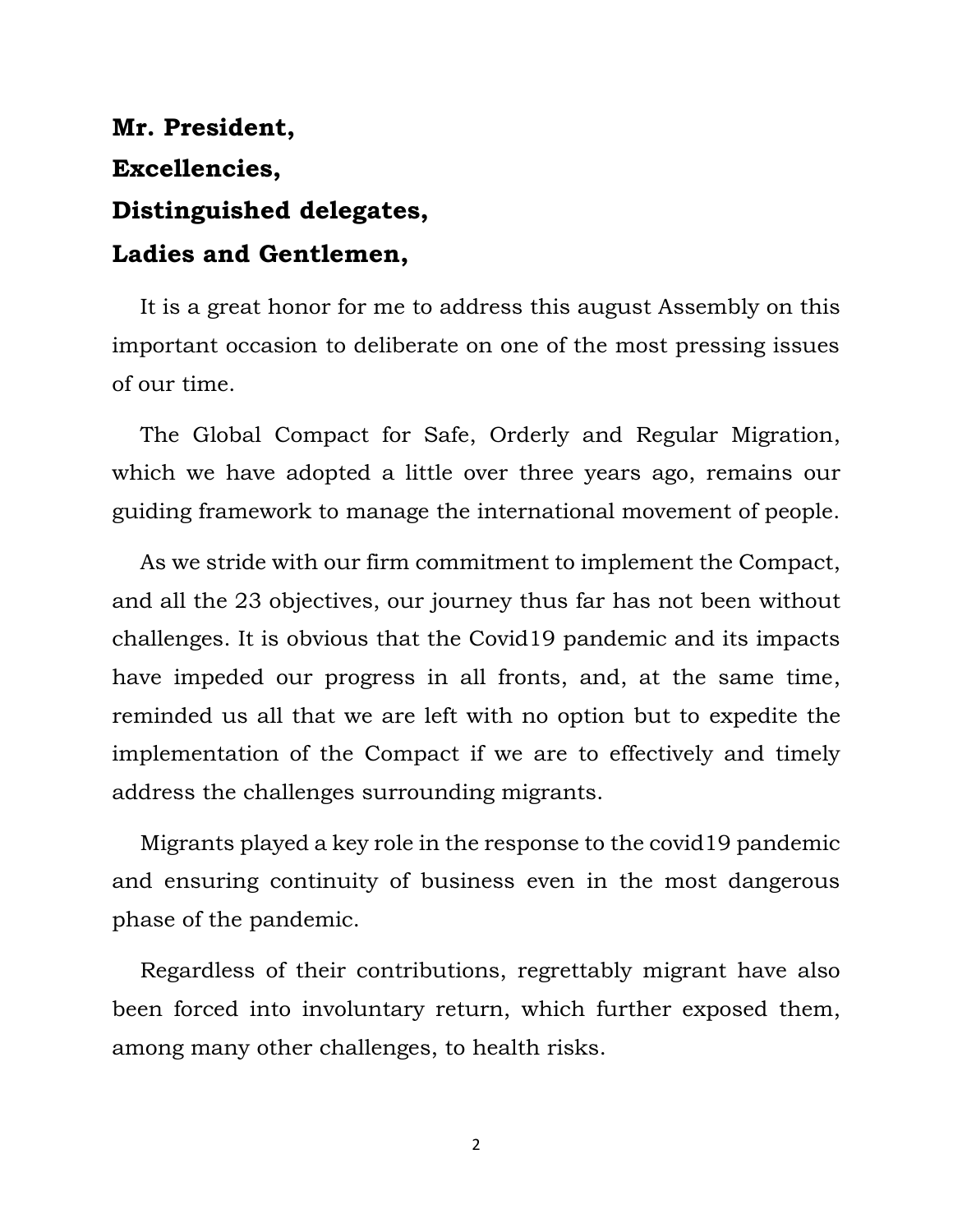My country is among those who has been repatriating its nationals including since the onset of the pandemic, particularly from the Middle East despite financial, logistical and overburdened healthcare capacity. The Government continues to facilitate the return of its citizens, and tirelessly work to make sure that it is done so in a safe and dignified manner. Sadly, many, however, still remain in an appalling condition in refugee camps and detention centers which calls for a vigorous action.

#### **Mr. President**,

Ethiopia, as a country of origin, transit and destination of migrants, and as one of the champion countries of the GCM, has taken various institutional, procedural and structural steps to advance the objectives of the GCM in a comprehensive manner.

We have mainstreamed the GCM in the country's national strategies and plans, including in the ten-year development plan. The Ethiopian Statistical Service has also set up mechanisms to monitor the integration and implementation of the GCM across relevant government entities.

In the legal arena, the country has issued new laws and amended existing once for a holistic migration management.

Given the utmost importance that the Government attaches to migrants and to facilitate safe, orderly and regular

3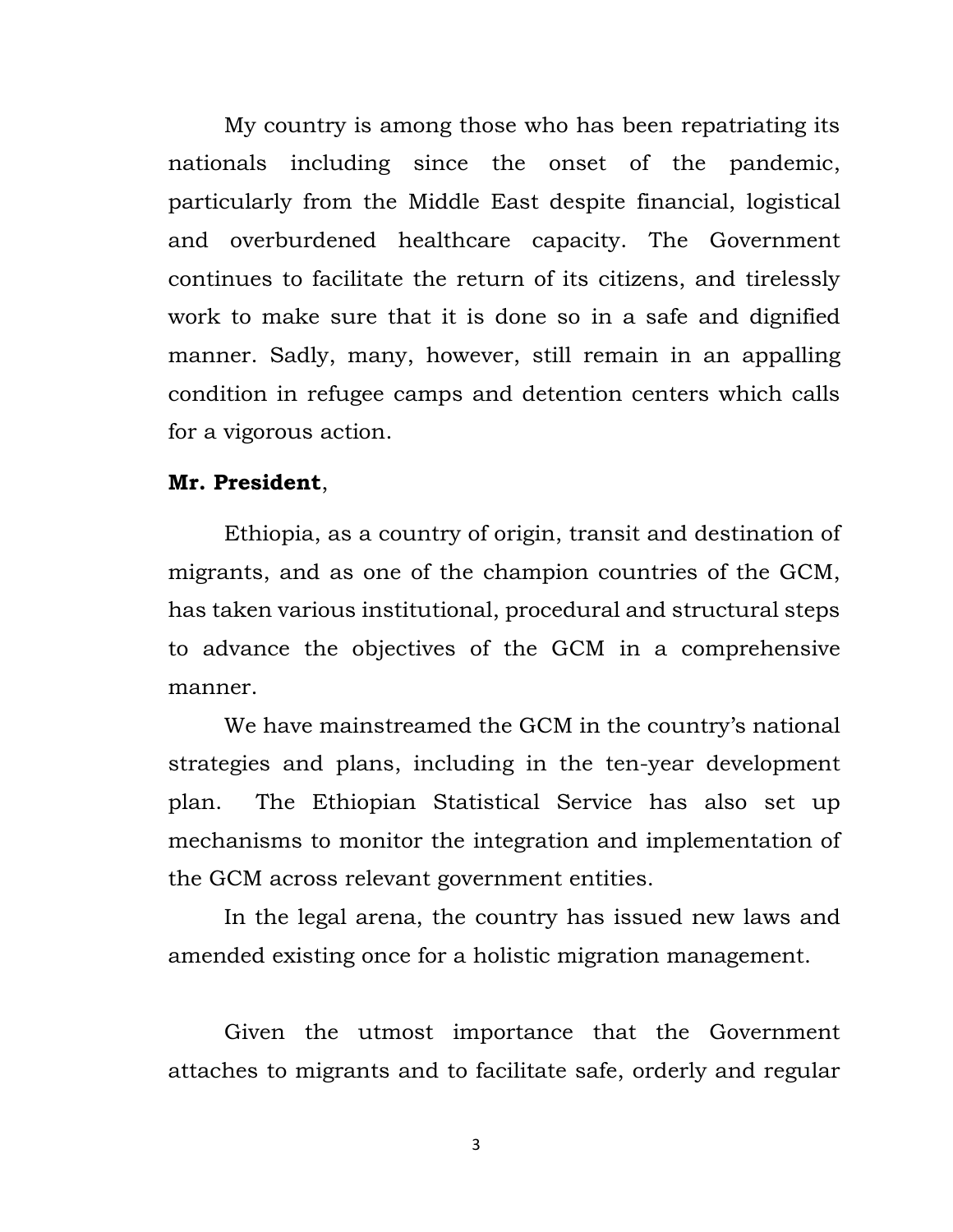migration, a national migration policy has now been finalized and brought before the Council of Ministers. Migration governance indicators and migration profile have also been developed in collaboration with IOM. National partnership coalition has been established to ensure whole of government and whole of society approach.

Furthermore, Crime Prevention Strategy has also been implemented to combat illegal migration and human trafficking which both are punishable by law.

In this regard, intensive capacity building for law enforcement personnel were provided. In addition, skill-based trainings were given to migrants to address the challenges they face in the employment sphere.

Moreover, victims of trafficking and unaccompanied migrant children receive economic and social support and other specialized services. Victims fund regulation to prevent, control and rehabilitate victims of trafficking is also underway.

#### **Mr. President**

No country can address the issue of migration alone. Managing international migration requires international cooperation, collaboration and understanding. We need to recommit today to strengthen our collaboration to safeguard the human rights of all migrants.

4